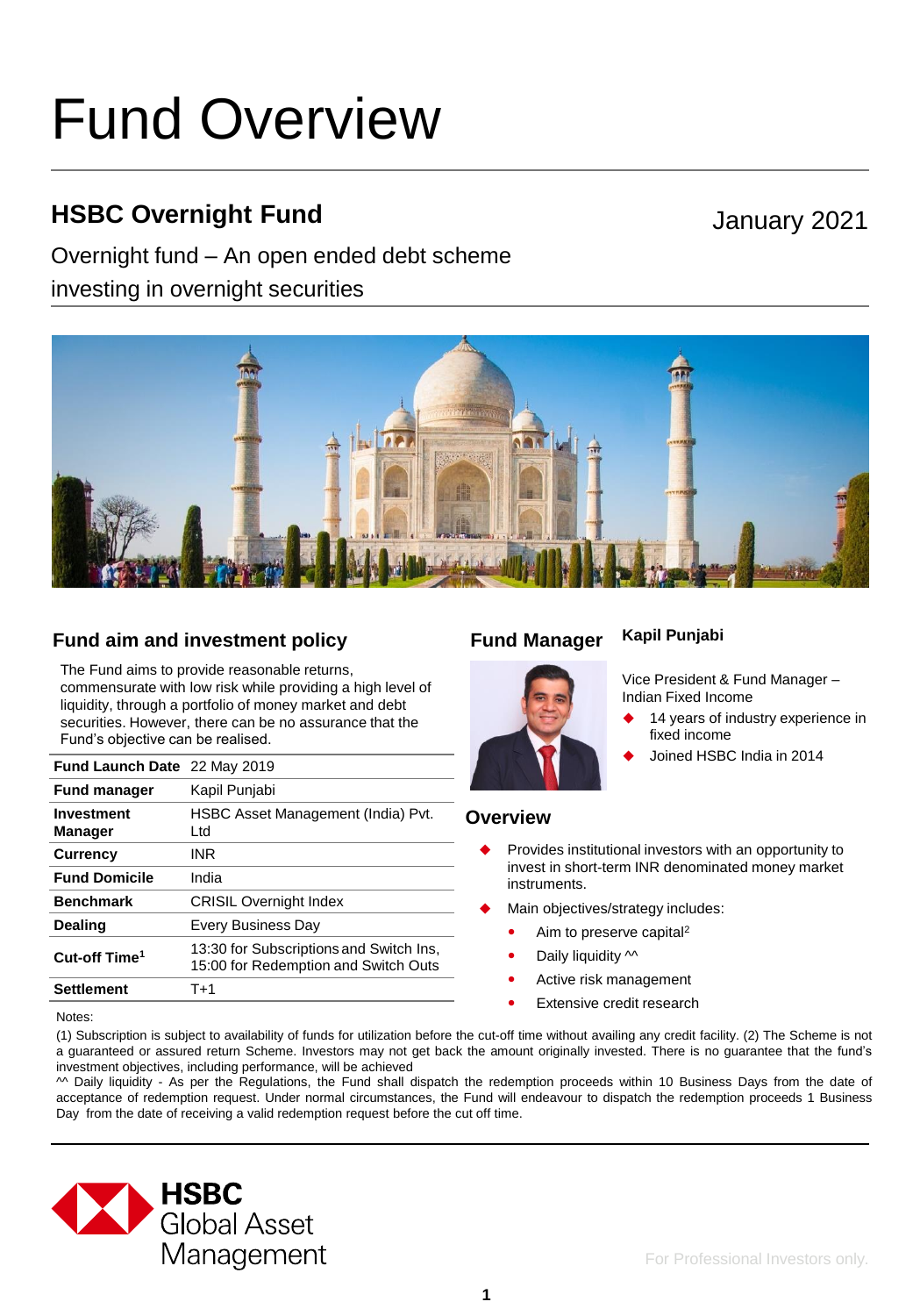#### **Portfolio characteristics**

| Yield to Maturity <sup>1</sup> | 3.08%  |
|--------------------------------|--------|
| Current AUM (~INR m)           | 574.24 |
| Current WAM <sup>2</sup>       | 1 day  |
| <b>Maximum Maturity</b>        | 1 day  |
| Maximum WAM <sup>3</sup>       | 1 day  |

#### **Fund Information**

|                        | <b>Features</b> |
|------------------------|-----------------|
| <b>Current NAV</b>     | INR 1,065.2929  |
| <b>Settlement Date</b> | $T + 14$        |

| <b>Total Expense Ratio (TER)</b><br><b>Fund Name</b><br>(as of 31 December 2020) |                       | <b>Minimum Application</b><br>Amount (Rs) | <b>Minimum Redemption/</b><br><b>Switch Account (Rs)</b> |
|----------------------------------------------------------------------------------|-----------------------|-------------------------------------------|----------------------------------------------------------|
| <b>HOF</b>                                                                       | $0.26\%$ <sup>3</sup> | 5.000                                     | 1.000                                                    |
| <b>HOF Direct Plan</b>                                                           | $0.11\%$ <sup>3</sup> | 5.000                                     | 1.000                                                    |

HSBC Mutual Fund/HSBC Asset Management (India) Private Limited would update the current expense ratios (TER) on its website at least three working days prior to the effective date of the change. Details of such changes can be referred on the following link under the Daily TER section:<https://www.assetmanagement.hsbc.co.in/en/mutual-funds>

Source: HSBC Global Asset Management, data as of 31 December 2020

Notes:<br>1.

- TYTM Based on investment amount
- 2. The Weighted Average Maturity (WAM) of the fund
- 3. TER is annualized and Includes GST on Investment Management fees
- 4. As per the local regulations, the fund shall dispatch the redemption proceeds within 10 business days from the date of acceptance of redemption request. Under normal circumstances, the Fund will endeavour to dispatch the redemption proceeds within 1 business day from the date of receiving redemption request.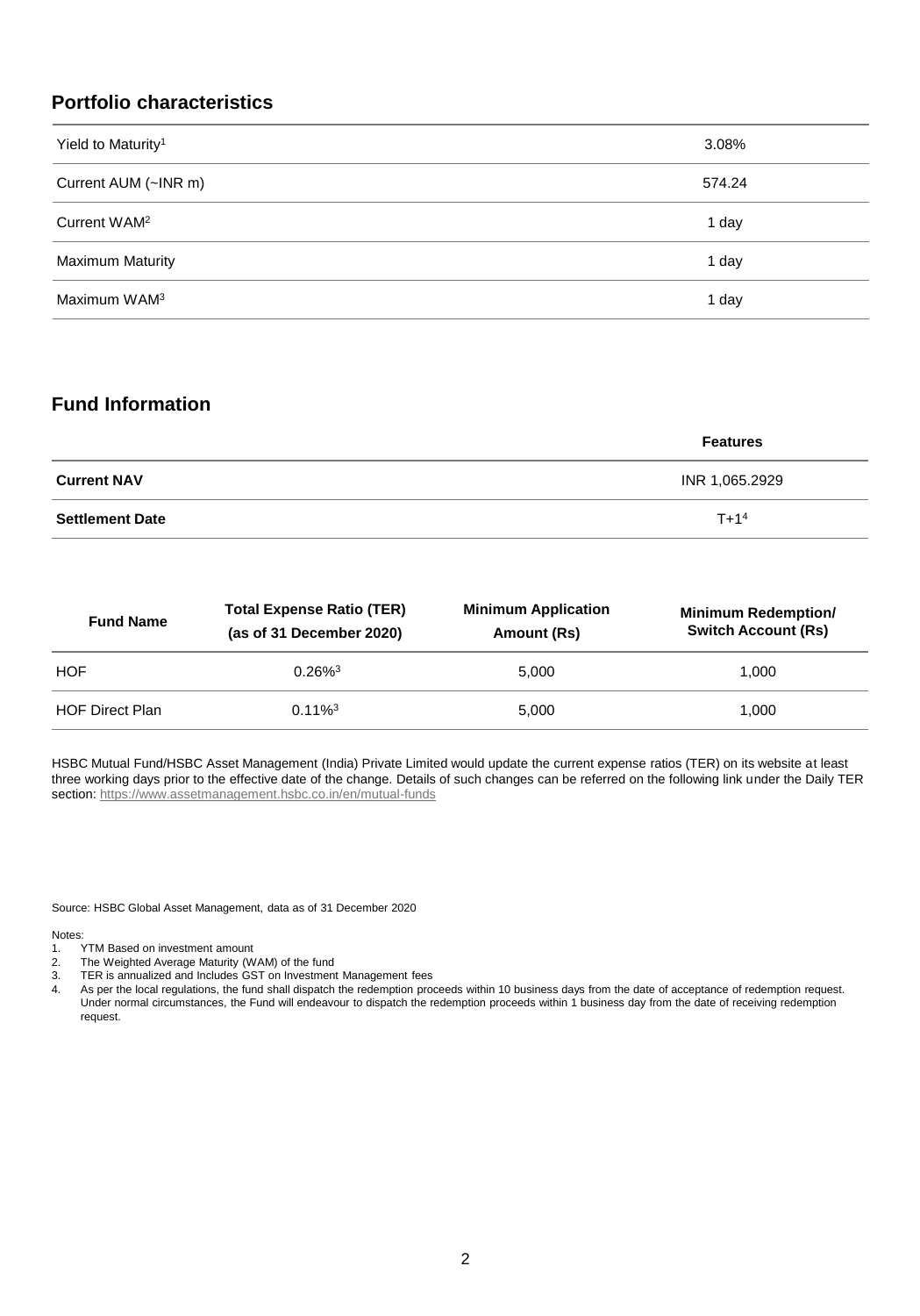## **Portfolio Compositions<sup>1</sup>**

#### **Credit Quality Mix – local\* Instrument Mix credit rating agencies' short-term ratings**



#### **Top 10 issuers/counterparties % NAV**

| 100.000% |
|----------|
| 0.007%   |
| 99.771%  |
| 0.222%   |
| 100.000% |
|          |

#### **Investment process and team**

Our investment process is active, fundamental and value driven. It combines qualitative top-down analysis of macroeconomic and market dynamics, with structured bottom-up research into individual bond issuers and fixed income securities. While investment decisions are taken locally to ensure focus and accountability, our portfolio managers in India are able to access the expertise and experience of our investment professionals worldwide in order to gain a truly global perspective.

The Fund is managed in India by Kapil Punjabi, who has over 14 years of investment experience. The team in India benefits from the broader HSBC Global Asset Management Liquidity team which manages over USD117.4 billion<sup>2</sup> in money market assets across 11 currencies globally.

Notes:

1. Subject to change without notice.

2. Data as at June 2020

Source: HSBC Global Asset Management, All data as on 31 December 2020 except otherwise mentioned

The rating mentioned above refers to the local credit rating in India. The rating criteria and methodology used by Indian local rating agencies may be different from those adopted by most of the established international credit rating agencies. Therefore, the Indian local credit rating system may not provide an equivalent standard for comparison with securities rated by international credit rating agencies.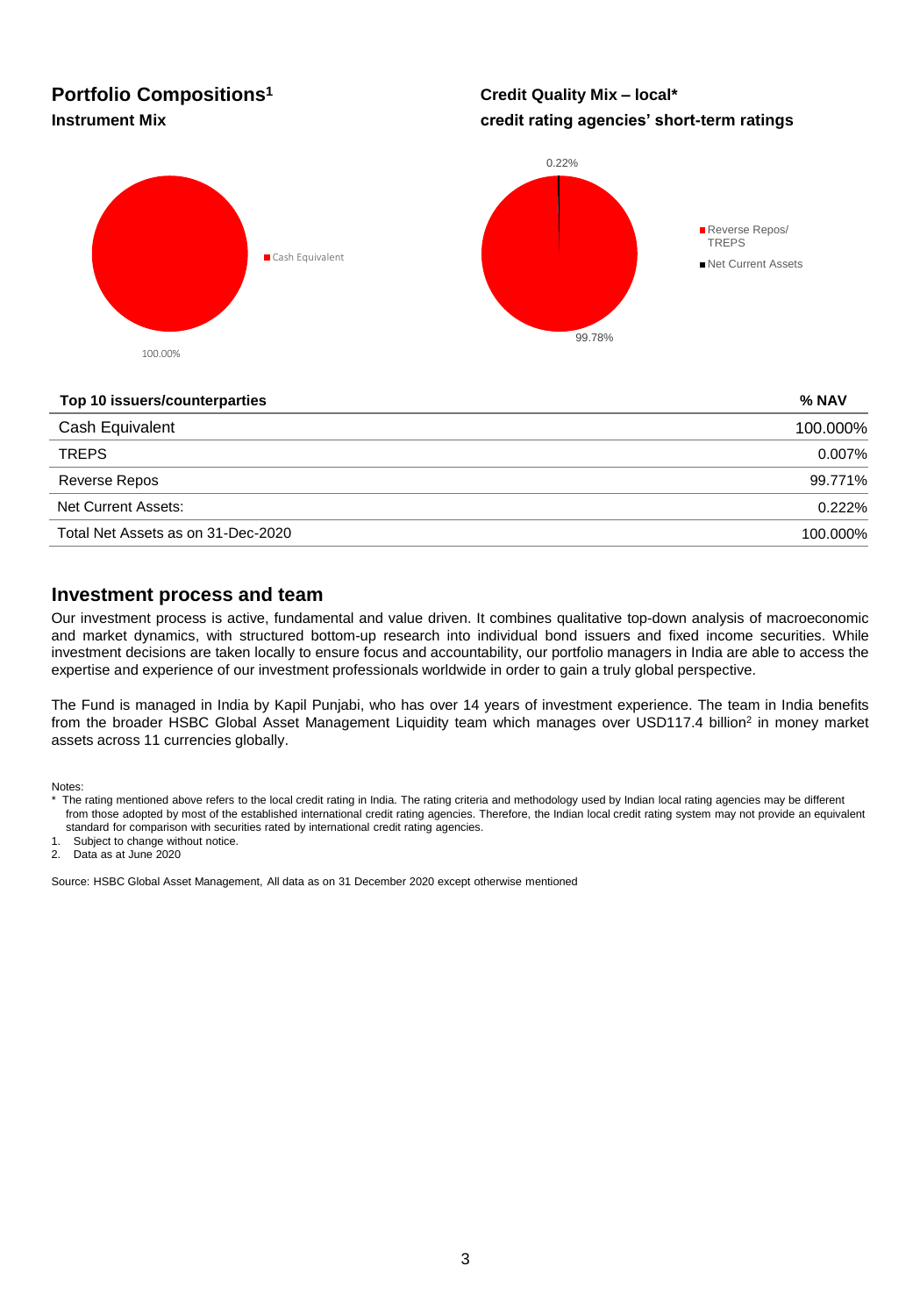| <b>Funds Managed by Kapil Punjabi (Total Schemes Managed 7)</b> |           |                          |           |                |           |                       |                        |                          |                |  |  |  |
|-----------------------------------------------------------------|-----------|--------------------------|-----------|----------------|-----------|-----------------------|------------------------|--------------------------|----------------|--|--|--|
| <b>HSBC Overnight Fund 1</b>                                    |           |                          |           |                |           |                       |                        |                          |                |  |  |  |
| <b>Fund / Benchmark</b>                                         | 1 Year    |                          |           | 3 Years        |           | 5 Years               | <b>Since Inception</b> |                          | Inception      |  |  |  |
| (Value of $\bar{z}$ 10,000 invested)                            | Amount in | <b>Returns</b><br>$(\%)$ | Amount in | Returns<br>(%) | Amount in | <b>Returns</b><br>(%) | Amount in              | <b>Returns</b><br>$(\%)$ | Date           |  |  |  |
| <b>HSBC Overnight Fund</b>                                      | 10.330    | 3.29                     | <b>NA</b> | <b>NA</b>      | <b>NA</b> | <b>NA</b>             | 10.652                 | 3.99                     | .<br>$22-M$    |  |  |  |
| <b>Scheme Benchmark (CRISIL Overnight</b><br>Index)             | 10.342    | 3.41                     | <b>NA</b> | <b>NA</b>      | <b>NA</b> | <b>NA</b>             | 10.678                 | 4.15                     | ہے<br>$\omega$ |  |  |  |
| Additional Benchmark (Nifty 1D Rate Index)                      | 10,342    | 3.41                     | <b>NA</b> | <b>NA</b>      | <b>NA</b> | <b>NA</b>             | 10,678                 | 4.15                     |                |  |  |  |

Past performance may or may not be sustained in the future. The said Fund is managed by Kapil Punjabi Effective (22 May 2019)

| <b>Funds Managed by Kapil Punjabi (Total Schemes Managed 7)</b> |        |                       |               |         |        |                                   |        |                                 |        |                          |        |                                        |        |                                   |                   |
|-----------------------------------------------------------------|--------|-----------------------|---------------|---------|--------|-----------------------------------|--------|---------------------------------|--------|--------------------------|--------|----------------------------------------|--------|-----------------------------------|-------------------|
| <b>HSBC Cash Fund 2</b>                                         |        |                       |               |         |        |                                   |        |                                 |        |                          |        |                                        |        |                                   |                   |
| <b>Fund / Benchmark</b><br>(Value of ₹10,000 invested)          |        | 7 Days                |               | 15 Days |        | 30 Days                           |        | 1 Year                          |        | 3 Years                  |        | 5 Years                                |        | $\overline{a}$<br>Since Inception |                   |
|                                                                 | in ₹   | Amount Returns<br>(%) | Amount<br>in₹ | (%)     | in ₹   | Returns   Amount   Returns<br>(%) | in ₹   | Amount Returns Amount<br>$(\%)$ | in ₹   | <b>Returns</b><br>$(\%)$ | in ₹   | Amount Returns   Amount Returns<br>(%) | in ₹   | (%)                               | ĝ                 |
| <b>HSBC Cash Fund</b>                                           | 10.007 | 3.43                  | 10.013        | 3.16    | 10.024 | 2.89                              | 10.401 | 4.00                            | 11.919 | 6.02                     | 13.673 | 6.45                                   | 20,225 | 7.59                              | <b>Date:</b><br>2 |
| <b>Scheme Benchmark (CRISIL</b><br>Liquid Fund Index)           | 10.007 | 3.62                  | 10.016        | 3.58    | 10.027 | 3.34                              | 10.461 | 4.60                            | 12.027 | 6.34                     | 13.790 | 6.63                                   | 20.261 | 7.61                              | Dec-02            |
| <b>Additional Benchmark</b><br>(CRISIL 91 Day T-Bill Index)     | 10,010 | 5.00                  | 10.015        | 4.12    | 10,027 | 3.31                              | 10,450 | 4.49                            | 11,905 | 5.98                     | 13,545 | 6.25                                   | 19,600 | 7.24                              |                   |

Past performance may or may not be sustained in the future. The said Fund is managed by Kapil Punjabi Effective (14 March 2014)

Past performance may or may not be sustained in the future. Refer note below.

Pursuant to the circular issued by SEBI on 'Categorization and Rationalization of the Schemes, there has been change in the fundamental attribute(s) of the aforesaid scheme(s) effective Mar 14, 2018.

<sup>1</sup> The said fund has been in existence for more than 1 year but less than 3 years.

<sup>2</sup> Pursuant to SEBI circular dated Sept 13, 2012, certain Plans / Options within the schemes have been discontinued to comply with a single plan structure. Since there was no continuous NAV history available for the surviving Plan prior to 19 May 2011, returns since the said date have been considered for calculating performance. The inception date of HSBC Cash Fund however is 4 December 2002.

The Performance of HSBC Ultra Short Duration Fund (managed by Kapil Punjabi) is not given since the scheme has not completed one year from the date of inception. The performance details provided herein are of other than Direct Plan - Growth Option. Returns on Rs 10,000 are point-to-point returns for the specific time period, invested at the start of the period. The returns for the respective periods are provided as on last available NAV of December 2020 for the respective Schemes. Returns 1 year and Above are Compounded Annualised. Load is not taken into consideration for computation of performance. Different plans shall have a different expense structure. The expenses of the Direct Plan under the Scheme will be lower to the extent of the distribution expenses / commission charged to the Other than Direct Plan. Considering the varying maturities of the close ended schemes, the performance of close-ended schemes is not provided as it is strictly not comparable with that of open ended schemes.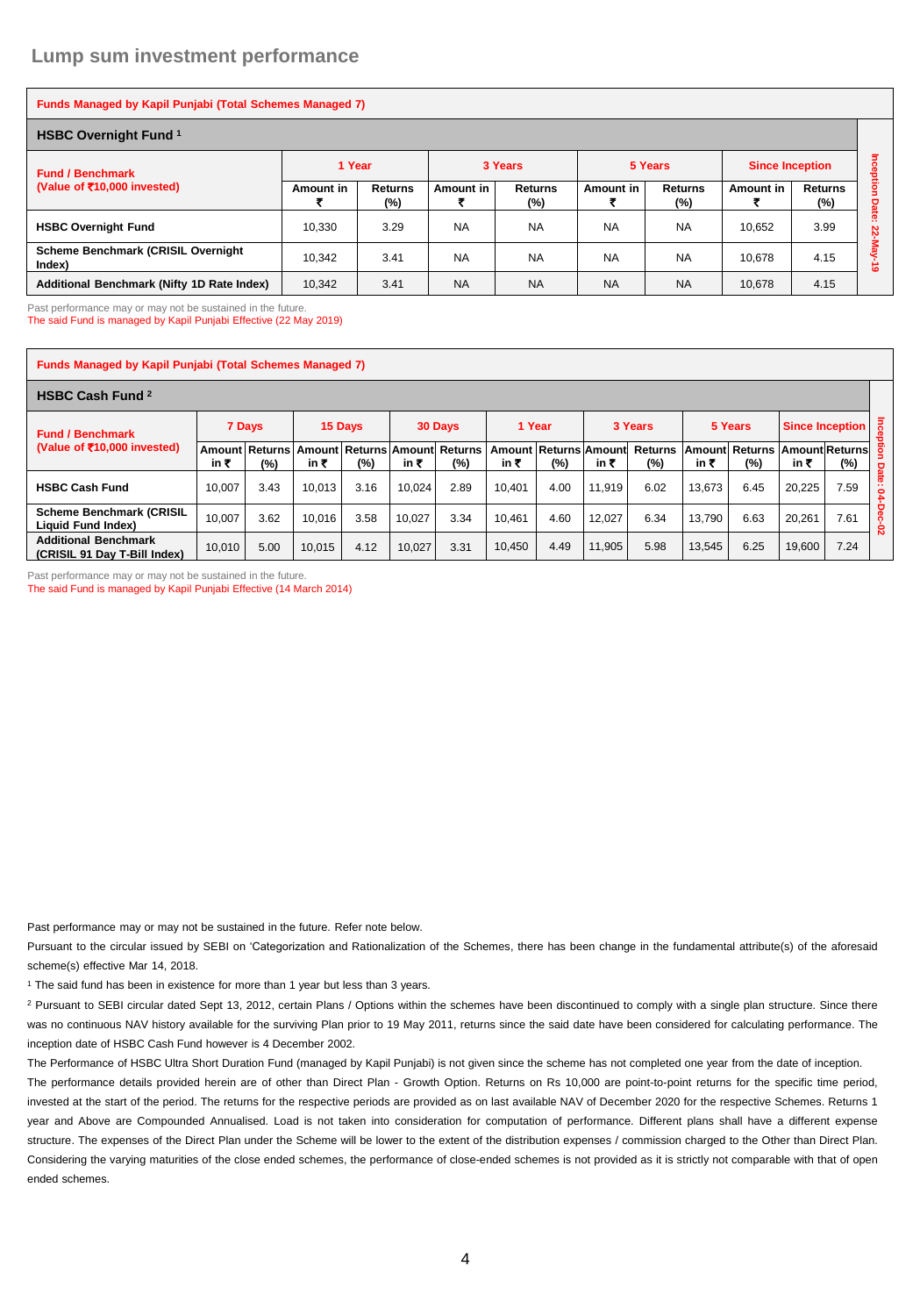#### **Funds Managed by Kapil Punjabi (Total Schemes Managed 7)**

| <b>HSBC Debt Fund</b>                                                |           |                       |           |                          |           |                       |                        |                |               |  |  |
|----------------------------------------------------------------------|-----------|-----------------------|-----------|--------------------------|-----------|-----------------------|------------------------|----------------|---------------|--|--|
| <b>Fund / Benchmark</b><br>(Value of ₹10,000 invested)               | 1 Year    |                       |           | 3 Years                  |           | 5 Years               | <b>Since Inception</b> |                |               |  |  |
|                                                                      | Amount in | <b>Returns</b><br>(%) | Amount in | <b>Returns</b><br>$(\%)$ | Amount in | <b>Returns</b><br>(%) | Amount in              | Returns<br>(%) | ۰<br>o<br>ete |  |  |
| <b>HSBC Debt Fund</b>                                                | 10.961    | 9.58                  | 12.679    | 8.21                     | 14.242    | 7.32                  | 34.892                 | 7.16           | $\bullet$     |  |  |
| <b>Scheme Benchmark (CRISIL</b><br><b>Composite Bond Fund Index)</b> | 11.229    | 12.25                 | 13.172    | 9.59                     | 15.571    | 9.25                  | 35,366                 | 7.24           | ន             |  |  |
| <b>Additional Benchmark (CRISIL 10)</b><br>year Gilt Index)          | 10.926    | 9.23                  | 12.799    | 8.55                     | 14.706    | 8.01                  | 30.733                 | 6.41           |               |  |  |

Past performance may or may not be sustained in the future.

The said Fund is managed by Kapil Punjabi Effective (18 February 2019)

| <b>Funds Managed by Kapil Punjabi (Total Schemes Managed 7)</b>    |           |                   |           |                          |           |                       |                        |                           |                |  |  |  |
|--------------------------------------------------------------------|-----------|-------------------|-----------|--------------------------|-----------|-----------------------|------------------------|---------------------------|----------------|--|--|--|
| <b>HSBC Low Duration Fund</b> <sup>3</sup>                         |           |                   |           |                          |           |                       |                        |                           |                |  |  |  |
| <b>Fund / Benchmark</b><br>(Value of ₹10,000 invested)             | 1 Year    |                   | 3 Years   |                          | 5 Years   |                       | <b>Since Inception</b> |                           | ິ<br>æ         |  |  |  |
|                                                                    | Amount in | Returns<br>$(\%)$ | Amount in | <b>Returns</b><br>$(\%)$ | Amount in | <b>Returns</b><br>(%) | Amount in              | <b>Returns</b><br>$(\% )$ | jation<br>Date |  |  |  |
| <b>HSBC Low Duration Fund</b>                                      | 10.333    | 3.32              | 10.724    | 2.35                     | 12.275    | 4.18                  | 16.089                 | 5.93                      | n              |  |  |  |
| <b>Scheme Benchmark (CRISIL Low</b><br><b>Duration Debt Index)</b> | 10.747    | 7.45              | 12.574    | 7.91                     | 14.638    | 7.91                  | 19.505                 | 8.43                      | o              |  |  |  |
| <b>Additional Benchmark (CRISIL 1 Year</b><br>T-Bill Index)        | 10.590    | 5.88              | 12.175    | 6.76                     | 13.822    | 6.68                  | 17.508                 | 7.02                      | ႙ၟ             |  |  |  |

Past performance may or may not be sustained in the future. The said Fund is managed by Kapil Punjabi Effective (18 October 2014)

Past performance may or may not be sustained in the future. Refer note below.

Pursuant to the circular issued by SEBI on 'Categorization and Rationalization of the Schemes, there has been change in the fundamental attribute(s) of the aforesaid scheme(s) effective Mar 14, 2018.

<sup>3</sup> Pursuant to SEBI circular dated Sept 13, 2012, certain Plans / Options within the schemes have been discontinued to comply with a single plan structure. Since there was no continuous NAV history available for the surviving Plan prior to 1 October 2012, returns since the said date have been considered for calculating performance. The inception date of HSBC Low Duration Fund however is 17 October 2006.

The performance details provided herein are of other than Direct Plan - Growth Option. Returns on Rs.10,000 are point-to-point returns for the specific time period, invested at the start of the period. The returns for the respective periods are provided as on last available NAV of December 2020 for the respective Schemes. Returns 1 year and Above are Compounded Annualised. Load is not taken into consideration for computation of performance. Different plans shall have a different expense structure. The expenses of the Direct Plan under the Scheme will be lower to the extent of the distribution expenses / commission charged to the Other than Direct Plan. The performance data of the scheme(s) managed by the respective Fund Manager which has/have not completed 1 year is not provided. Considering the varying maturities of the close ended schemes, the performance of close-ended schemes is not provided as it is strictly not comparable with that of open ended schemes.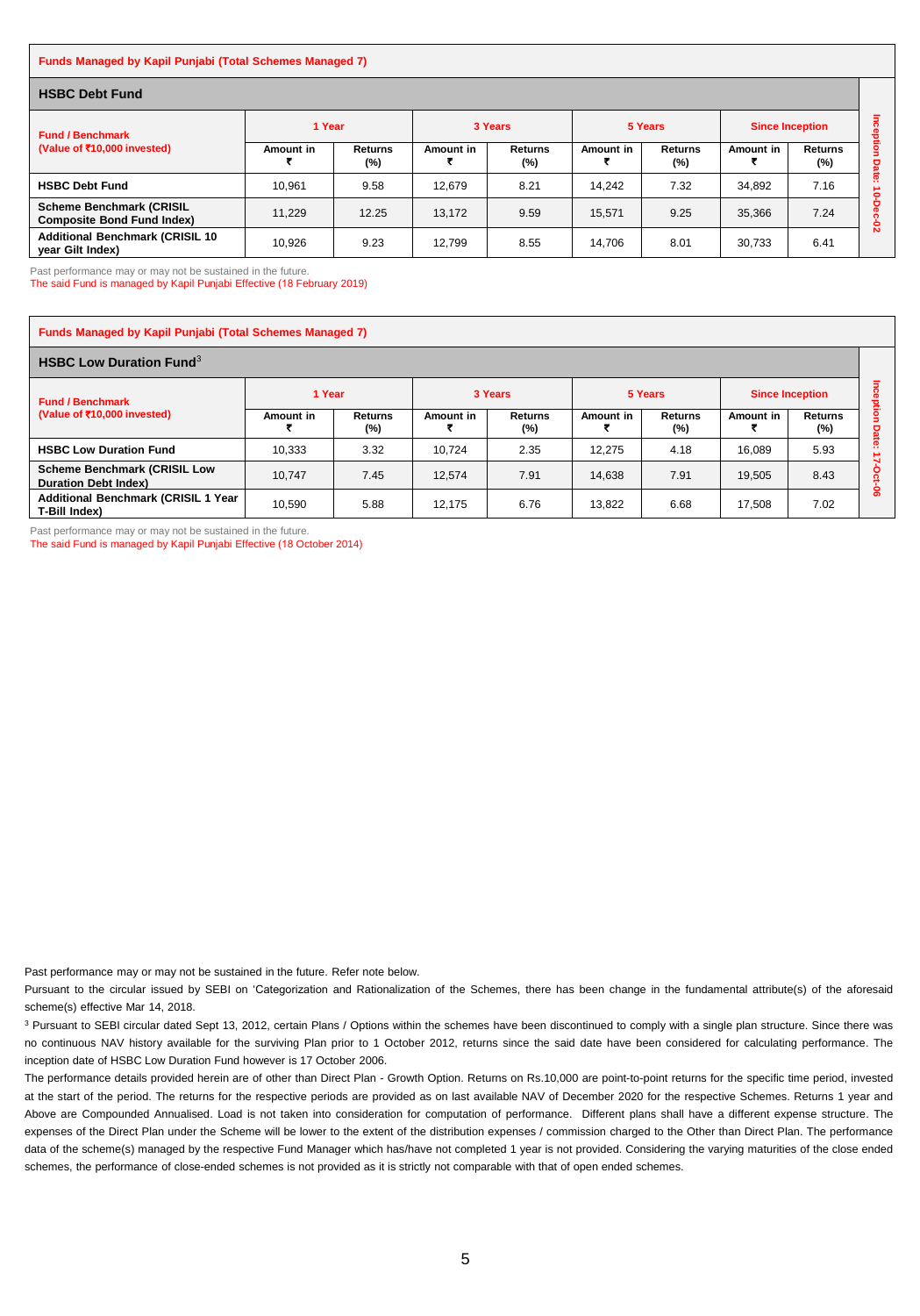#### **Lump sum investment performance**

**Funds Managed by Kapil Punjabi (For Debt Portion) (Total Schemes Managed 7) Funds Managed by Gautam Bhupal (For Equity portion) (Total Schemes Managed 7)**

| <b>HSBC Regular Savings Fund</b>                               |           |                          |           |                   |           |                       |                        |                       |         |  |
|----------------------------------------------------------------|-----------|--------------------------|-----------|-------------------|-----------|-----------------------|------------------------|-----------------------|---------|--|
| <b>Fund / Benchmark</b><br>(Value of ₹10,000 invested)         | 1 Year    |                          | 3 Years   |                   |           | 5 Years               | <b>Since Inception</b> |                       | Ξ       |  |
|                                                                | Amount in | <b>Returns</b><br>$(\%)$ | Amount in | Returns<br>$(\%)$ | Amount in | <b>Returns</b><br>(%) | Amount in              | <b>Returns</b><br>(%) | reption |  |
| <b>HSBC Regular Savings Fund</b>                               | 11.095    | 10.92                    | 12.048    | 6.39              | 14,409    | 7.57                  | 42,768                 | 9.00                  | Date    |  |
| CRISIL Hybrid 85+15 - Conservative Index<br>(Scheme Benchmark) | 11.419    | 14.15                    | 13.317    | 9.99              | 16.224    | 10.15                 | 40.448                 | 8.64                  | 24<br>공 |  |
| Crisil 1 Year T-Bill Index (Standard<br>Benchmark)             | 10.590    | 5.88                     | 12.175    | 6.76              | 13.822    | 6.68                  | 27.185                 | 6.11                  | ደ       |  |
| Crisil 10 Year Gilt Index (Standard<br>Benchmark)              | 10.923    | 9.23                     | 12.793    | 8.56              | 14,699    | 8.01                  | 26,734                 | 6.00                  |         |  |

Past performance may or may not be sustained in the future.

The said Fund is managed by Kapil Punjabi Effective (18 February 2019)

The said Fund is managed by Gautam Bhupal Effective (23 July 2019)

| <b>Fund Manager - Neelotpal Sahai (For Equity) Total Schemes Managed - 5</b><br>Fund Manager - Ranjithgopal K A (For Equity) Total Schemes Managed - 1<br>Fund Manager - Kapil Punjabi (For Debt) Total Schemes Managed - 7 |           |                       |           |                          |  |  |  |  |  |  |  |
|-----------------------------------------------------------------------------------------------------------------------------------------------------------------------------------------------------------------------------|-----------|-----------------------|-----------|--------------------------|--|--|--|--|--|--|--|
| <b>HSBC Equity Hybrid Fund<sup>4</sup></b>                                                                                                                                                                                  |           |                       |           |                          |  |  |  |  |  |  |  |
| <b>Fund / Benchmark</b>                                                                                                                                                                                                     | 1 Year    |                       |           | <b>Since Inception</b>   |  |  |  |  |  |  |  |
| (Value of ₹10,000 invested)                                                                                                                                                                                                 | Amount in | <b>Returns</b><br>(%) | Amount in | <b>Returns</b><br>$(\%)$ |  |  |  |  |  |  |  |
| <b>HSBC Equity Hybrid Fund</b>                                                                                                                                                                                              | 11.606    | 16.01                 | 13.262    | 13.73                    |  |  |  |  |  |  |  |
| Scheme Benchmark (30% of CRISIL Composite Bond Fund Index<br>and 70% of S&P BSE 200 TRI)                                                                                                                                    | 11.682    | 16.77                 | 13.738    | 15.57                    |  |  |  |  |  |  |  |
| <b>Additional Benchmark (Nifty 50 TRI)</b>                                                                                                                                                                                  | 11.614    | 16.09                 | 14.000    | 16.57                    |  |  |  |  |  |  |  |

**Past performance may or may not be sustained in the future. Refer note below. The said Fund is managed by Neelotpal Sahai Effective (22 October 2018) The said Fund is managed by Ranjithgopal K A Effective (23 July 2019)**

**The said Fund is managed by Kapil Punjabi Effective (18 February 2019)**

Past performance may or may not be sustained in the future. Refer note below.

<sup>4</sup>The said Fund has been in existence for more than 1 year but less than 3 years

The Performance of HSBC Ultra Short Duration Fund (managed by Kapil Punjabi) is not given since the scheme has not completed one year from the date of inception.

Past performance may or may not be sustained in the future. Refer note below.

Pursuant to the circular issued by SEBI on 'Categorization and Rationalization of the Schemes, there has been change in the fundamental attribute(s) of the aforesaid scheme(s) effective Mar 14, 2018.

The performance details provided herein are of other than Direct Plan - Growth Option. Returns on Rs.10,000 are point-to-point returns for the specific time period, invested at the start of the period. The returns for the respective periods are provided as on last available NAV of December 2020 for the respective Schemes. Returns 1 year and Above are Compounded Annualised. Load is not taken into consideration for computation of performance. Different plans shall have a different expense structure. The expenses of the Direct Plan under the Scheme will be lower to the extent of the distribution expenses / commission charged to the Other than Direct Plan. The performance data of the scheme(s) managed by the respective Fund Manager which has/have not completed 1 year is not provided. Considering the varying maturities of the close ended schemes, the performance of close-ended schemes is not provided as it is strictly not comparable with that of open ended schemes.